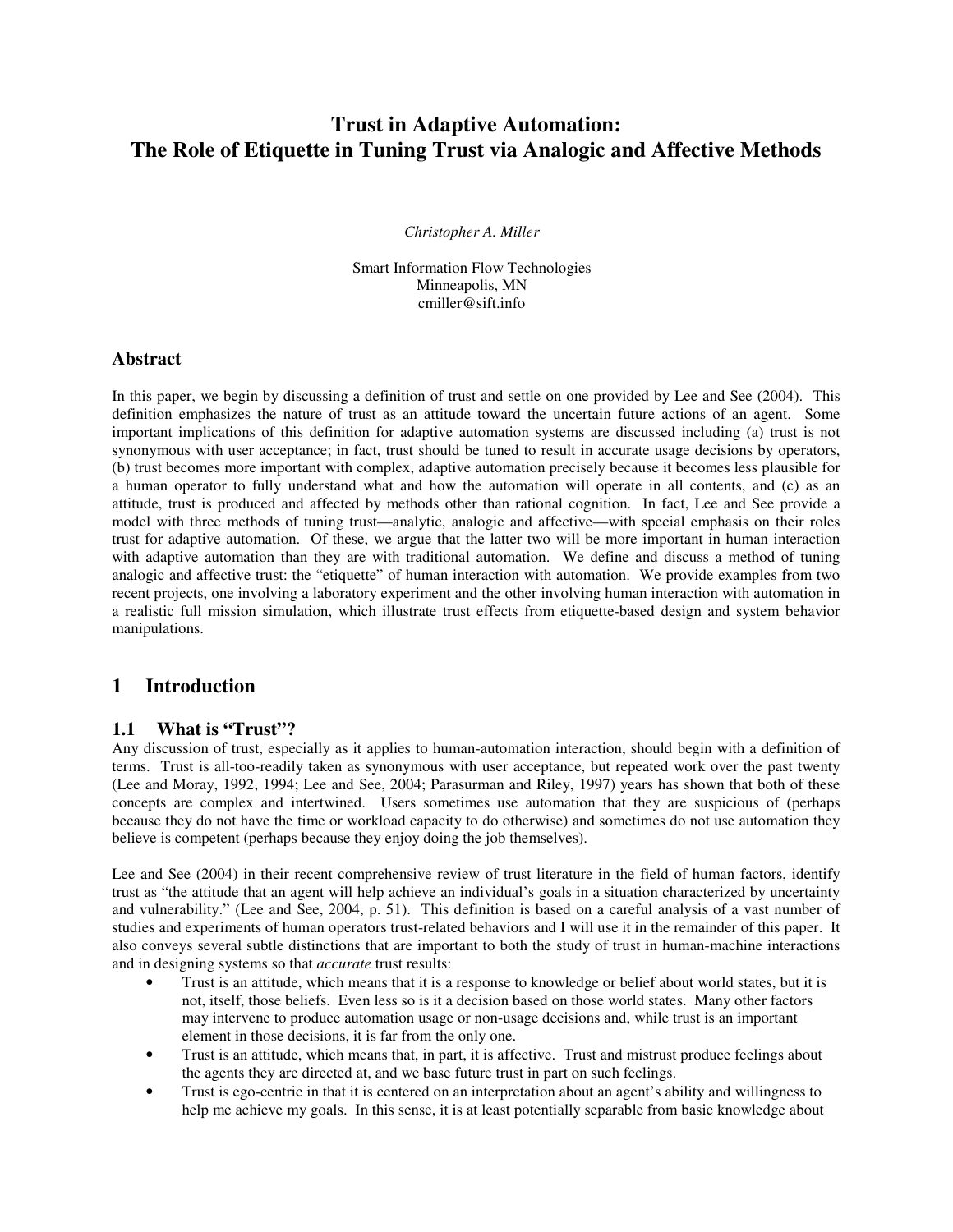how and agent works or what it does in an abstract sense, though if I know these things, I can generally infer (at the cost of cognitive effort) whether or not the agent is likely to prove helpful to me in a specific set of circumstances and, hence, whether or not to "trust" it in those circumstances.

• Trust plays its largest role in 'situations characterized by uncertainty and vulnerability". Trust plays a smaller role to the degree that the situation is well understood and predictable. This distinction is critical when discussing trust in highly complex and adaptive automation systems and will be discussed in more depth below.

### **1.2 Why trust matters (especially) for Adaptive Automation**

If trust is an attitude about the future, uncertain behavior of an entity in context, then it is very nearly irrelevant to speak of "trust" in a thoroughly understood and predictable system. I may say that I "trust" that an apple will fall to the ground if I drop it because, after all, there is always some uncertainty in the world, but this is hardly in the same league as saying that I trust that my shares of Company X will increase in value on the stock market. Trust is important precisely to the degree that knowledge and certainty about future behaviors is absent.

When we fail to comprehend all the causal mechanisms associated with an observed behavior, or fail to be able to track them in a timely fashion in context, we are increasingly forced away from an analytic understanding or prediction of an agent's behavior and instead are forced to rely more heavily on trust. As automated systems become ever more complex, their behaviors become ever less predictable and even comprehensible to their users. This is likely to be even more prevalent with adaptive automation systems whose very nature is not to exhibit the same behavior all the time and, therefore, which necessarily introduce another dimension of uncertainty into the human + machine system. Worse, is the fact that we want automation support (and, especially, augmented cognition support) in exactly those situations were our basic human cognitive capabilities are inadequate—either because they are limited in their range of knowledge or in the speed with which we can use them to analyze and decide, or both. Adaptive automation systems should, where possible, behave in a predictable fashion and users should be trained to understand how they will make their behavior decisions (Miller and Hannen, 1999), but this will not be possible to the degree that the automation reduces user workload by removing some elements of decision and execution authority from him or her (Miller and Parasuraman, submitted; Miller, Funk, Goldman, Meisner and Wu, this volume).

Trust matters especially for adaptive automation precisely because it will be largely unreasonable to expect human operators to know (by analytically reasoning through the same cognitive processes as the automation), in all circumstances, whether the adaptive automation is behaving in a correct manner or not. Instead, operators will need to have *accurately tuned* trust as to whether to accept or reject behaviors and recommendations provided by adaptive automation. If we are to assume that the human operator should remain in overall charge of operation with the adaptive automation in a subservient, aiding role, then this puts the designers, and ultimately, the operators, of adaptive automation systems in the position needing to understand how trust is developed and used.

## **2 Methods for Trust Tuning**

Lee and See (2004) identify 3 alternate routes that humans use to develop and tune their trust: analytic, analogic and affective methods. In each case, the method affects or produces the 'attitude about the future, uncertain behavior of an entity' as described above, but the route to achieving that effect is different, making use of different cues, knowledge and different degrees of cognitive processing.

*Analytic methods* involve a detailed understanding and rational assessment of the mechanisms by which the entity produces its behaviors. Analytic methods assume rational decision making on the basis of what is known about the motivations, interests, capabilities and behaviors of the other party. In other words, I *reason*, taking into account uncertainty, about your likely future behaviors based on what I know about your motives and goals. I may trust you to help me write a paper because I believe that you are motivated to publish good work (and get credit for it).

*Analogic methods* involve using observable cues to infer broader category membership in a group or context and then to apply trust assumptions for the group as a whole to the newly encountered individual. Analogic trust can also be based on the word or endorsement of intermediaries whom we trust. We trust bankers to behave in responsibly with regards to our money in large part because they are a member of a category that is hired, trained, supervised and watched over to ensure that those behaviors are maintained. When we encounter an individual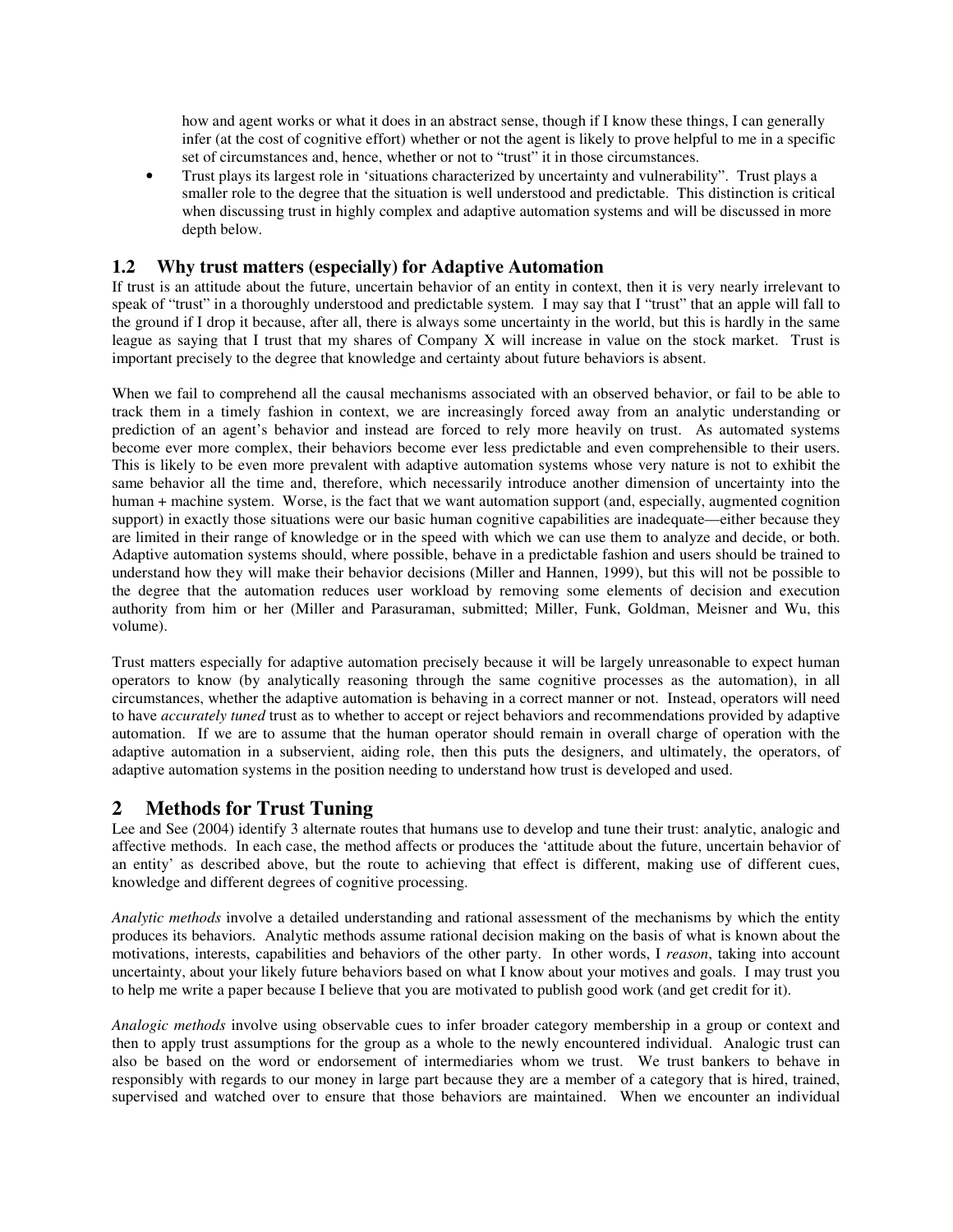behind the counter in a bank, we are comfortable handing them our money largely on the basis of this analogic reasoning about their category membership, not because we deeply reason through their motivations with regards to our money.

*Affective methods* are based strictly on the affect generated by and toward the entity. This method accounts for the frequently recorded and observed finding (e.g., Cialdini, 1993) that we tend to trust those people and devices that please us more than those that do not. While affective trust tuning may be used as a shortcut for detailed reasoning in the analytic or analogic senses, it is nevertheless an effective method of managing our time and attention under conditions of cognitive overload. It is always unpleasant to have someone thwart our goals or plans, and the correlation of unpleasant feelings with thwarted plans is generally stronger than with outcomes that ended up being good for us. Thus, in conditions of uncertainty and especially when there is no time or attentional capacity available to perform more detailed reasoning about the situation, it may well be an effective heuristic to assume that, if something or someone is irritating, it does not have my best interests at heart and is, therefore, not to be trusted.

A interesting and important final element of Lee and See's model is the realization that there is a temporal element to trust building. It takes time to acquire, whether through experience, training or attending to hearsay and the experiences of others, the knowledge required to use either the analogic or analytic methods of trust tuning. When experiencing a new person or a novel system for the first time, with no background knowledge about the agent's motivations, behaviors, or group memberships, the only information a person may have about whether or not to trust it will be affective information. Furthermore, if the affect is negative enough to prompt a strong "do not trust" response, then no further information will be gathered. Analogic trust, in turn, requires less knowledge gathering and cognitive processing than does analytic trust and can, again, serve as a kind of hurdle to further experience. In other words, if a person or system does not do a reasonable job of providing appropriate cues to achieve at least moderate levels of affective and analogic trust, s/he/it may never have a chance to build analytic trust.

## **3 Applying Trust Tuning Methods to Adaptive Automation**

The three approaches to building or tuning trust that Lee and See (2004) lay out can be used to form a coarse taxonomy of approaches to achieving accurate trust in adaptive automation. Furthermore, as noted above, the framework emphasizes the importance of analogic and affective approachesto trust tuning—and, as we will see below, these methods take on particular importance in complex, high criticality systems.

In the case of complex automation, I will generally have a less than complete knowledge of the processes and knowledge by which the automation operates. This is particularly true of automation which is performing millions of computations in a highly time pressured environment, such as much decision support and control automation in high criticality domains. Indeed, one of the prime reasons automation has been incorporated into such systems is because it can either do things that a human simply cannot do, or can do them faster than the human can. Nevertheless, operators are still expected (and generally trained) to understand the basic "motivations" of the automation—that is, the reasons why it was built—and the primary factors on which it bases its conclusions. In this sense, then, analytic trust approaches may not demand a detailed thorough thinking through of the actually computational methods by which automation produces the behaviors it does, but instead an application of general heuristics or presumed intentions.

## **3.1 Analytic approaches**

Simplified analytic approaches provide some method of regularizing, "chunking" and/or constraining (and therefore simplifying) the potential behaviors of the agent. A familiar, if far from simple, example of this is Azimov's "laws" of robotics—a simplified set of heuristics that, at least in Asimov's stories, nevertheless served as a highly abstract view of how his robots actually produced their behaviors. Robots were deemed to be motivated 'never to harm a human or, through inaction, allow harm to come to a human' and this, in turn, served as an element in explaining their behaviors. A human in Asimov's fictional world could "trust" a robot even without completely understanding its thought processes because s/he knew that it would, in turn reason and behave in accordance with that motivation.

A somewhat more practical and current example of simplifying analytic trust tuning is represented by Taylor's (2001) Pilot Authorisation and Control of Tasks (PACT) approach to human-machine interaction whereby the human constricts the set of alternative behaviors available to cockpit aids in an initial "PACT" or contract which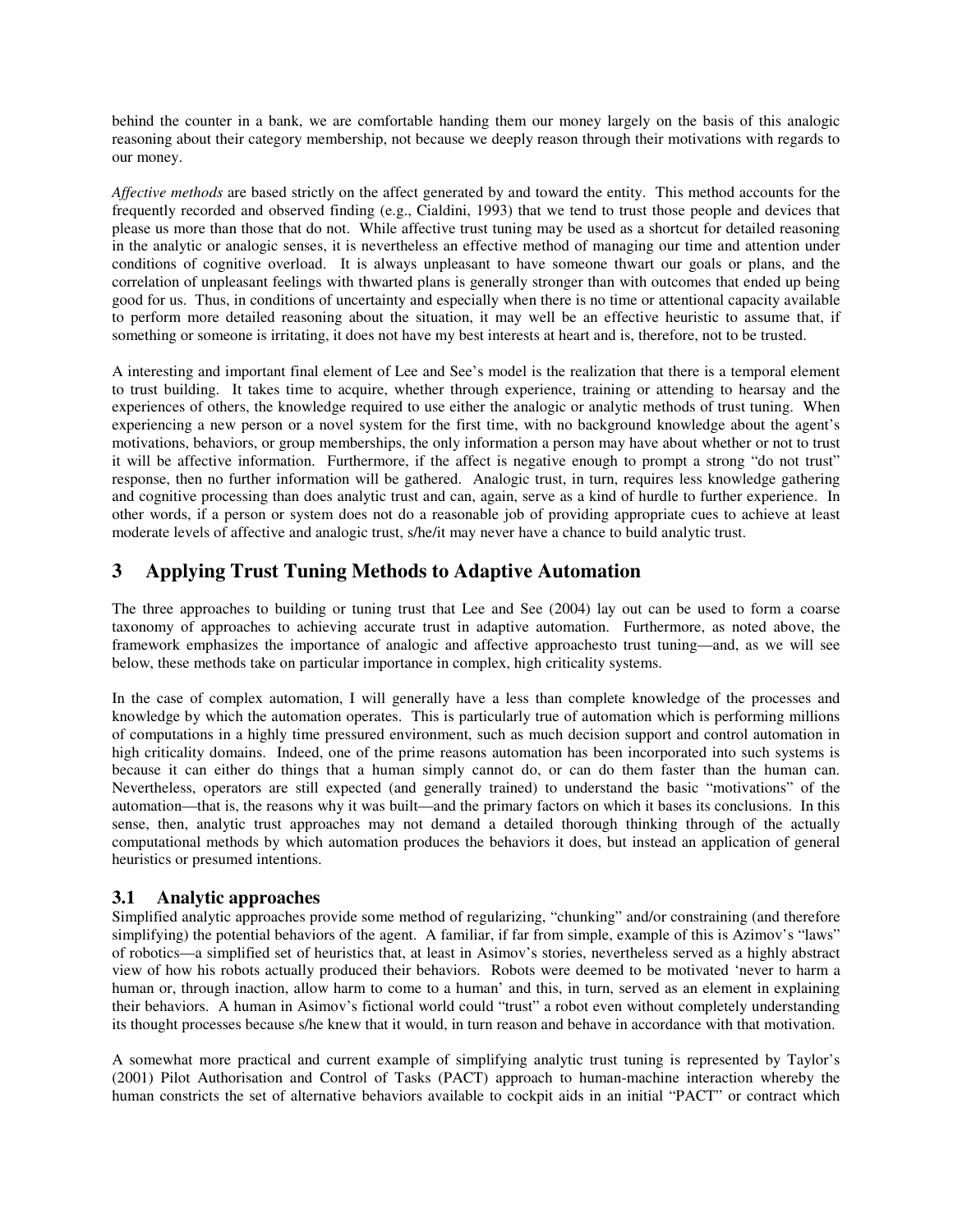coarsely predefines acceptable ranges of automation behavior. Later automation behavior can therefore much more readily be predicted and evaluated against the framework established in the PACT and, thus, analytic trust (positive or negative) is more easily produced even for a very complex and adaptive automation system. Furthermore, the human operator has an enhanced awareness of the system's ability to behavior in accordance with the PACT precisely because the operator provided the behavior constraints in the first place, they were not something s/he had to learn. A similar benefit is sought in our own delegation and Playbook<sup>TM</sup> approaches to human-automation to learn. interaction (Miller, Pelican and Goldman, 2000; Miller, Goldman, Funk, Wu & Pate 2004; Miller, Funk, Goldman, Meisner, Wu, this volume).

#### **3.2 Analogic approaches**

Analogic methods of engendering trust for automation may be as simple as the knowledge that the automation was produced by a "trustworthy" company or approved by an agency known to be familiar with the operator's domain. Similarly, user communities and their accumulated impressions and "lore" about how a complex piece of automation behaves can place a very large role in building operator trust or mistrust.

Another way in which automation can tune trust via analogic methods is via elements of the "persona" it assumes and encourages the operator to perceive in it. If automation uses the professional "jargon" of a highly trained domain (for example, the cadence, syntax and particular vocabulary items of Air Traffic Control), then it encourages operators to assume, via analogic trust reasoning, that it has the competence and range of reasoning abilities of other agents (primarily human air traffic controllers) who use such language. Such an approach might result in over-trust in the system if, in fact, it does not have those capabilities.

Note that the "embodiment" of the system in an animated character (a la Cassell, Sullivan, Prevost and Churchill, 2000) is not required to achieve this effect—simple language usage or the presentation of information in styles unique to a specific domain might be sufficient to trigger analogic trust, whether warranted or not. On the other hand, embodiment and personification open many additional channels (i.e., voice, gesture, movement, appearance, facial expressions, etc.) via which the system's interface can either succeed or fail in conveying group membership and therefore triggering analogic trust mechanisms. Cassell and Bickmore (2004) report a particularly complex, embodied real estate sales agent that manipulates conversational small talk in order to build enough social trust to enable it to introduce personally threatening topics such as income levels and expected family size as a part of its attempts to suggest real estate properties an individual or couple might be interested in.

#### **3.3 Affective approaches**

Affective methods involve essentially anything which results in producing positive or negative affect toward the system. While we might like to believe that operators of highly complex equipment in high criticality domains are above being influenced by "interpersonal" annoyances (or, conversely, pleasing layout and design), there is increasing evidence that this is simply not the case (cf. Norman, 2004). Indeed, much of the philosophy behind techniques of Crew Resource Management (e.g., Weiner, Kanki and Helmreich, 1993) are based on understanding and managing these "etiquette" and "style" variables in human-human cockpit interactions.

## **4 The Importance of Automation Etiquette**

As Lee and See (2004) themselves point out, one interesting approach to achieving analogic and affective trust in complex systems is the "etiquette" that they exhibit. By "etiquette", we (Miller, 2002; 2004) mean the largely unwritten codes that define roles and acceptable or unacceptable behaviors or interaction moves of each participant in a common 'social' setting, that is, one between actors which are presumed to be both complex and reasonably understood according to intentional assumptions (Dennett, 1989). Etiquette rules create an informal contract between participants allowing expectations and interpretations to be formed and used about the behavior of others. As such, they can serve an analogic function in human-automation interaction—for example, the use of familiar domain jargon in advice or reporting can serve as a indicator that the agent using it (whether human or automation) falls into the category of "those experienced in the domain" and should, therefore, be accorded the trust reserved for those in that category. Because etiquette behaviors are also intimately tied to what we traditionally interpret as "polite" or "rude" behaviors (cf. Brown and Levinson, 1987), automation etiquette also holds the power to produce affective reactions in users, both positive and negative.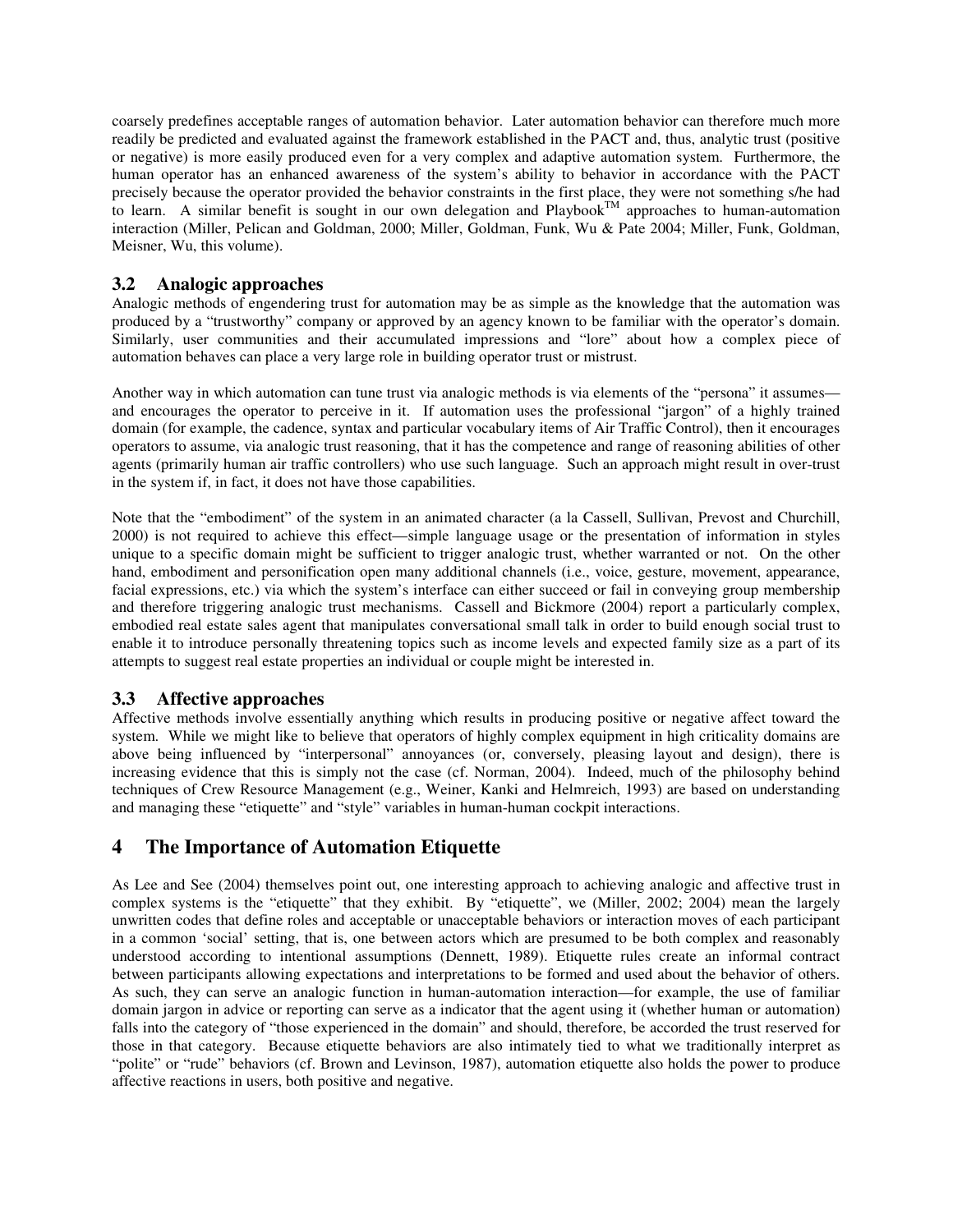As Nass has pointed out (Reeves and Nass, 1996), humans are highly prone to interpret computer behaviors according to the same scripts or schema that are commonly used for human-human interactions. As discussed above, the sheer complexity of adaptive automation systems provides reason to believe that the role of etiquette in tuning trust via analogic and affective methods may be even larger than it is in less complex systems. We are beginning to see some examples that trust, user acceptance and even human + machine system performance are affected by etiquette variables. We will briefly discuss two of these below.

### **4.1 Interaction expectations and their role in tuning trust: Rotorcraft Pilot's Associate example**

The U.S. Army's Rotorcraft Pilot's Associate (cf. Colucci, 1995), a highly complex adaptive automation system designed to assist the two pilots of an advanced attack-scout helicopter, operated by inferring ongoing and necessary tasks and then adapting information presentations and automation behaviors to best support those tasks. In designing the information management and task allocation aspects of the RPA, we noted (Miller and Hannen, 1999) that rotorcraft crews are trained to communicate with each other about ongoing and future tasks. By some estimates, nearly a third of the crew members' time is spent in crew coordination activities—particularly in maintaining shared awareness and coordination over who is doing what task when. We suspected that for the associate not to have this capability—that is, not to behave in accordance with the expected etiquette for the task domain-- might make it seem less trustworthy (via analogic means). Partly in an effort adhere to the associate metaphor in this domain, to provide an 'associate' that would be a good team player, we attempted to give the RPA some of this capability as well (Miller and Funk, 2001). The RPA cockpit design included an innovative, task-based display to provide the crew with both insight into, as well as some degree of control over, RPA's understanding of their intent. This "Crew Coordination and Task Awareness" display consisted of four small LED buttons located in the upper portion of each pilot's main instrument panel. The buttons report, in textual form, (1) the current inferred high-level mission context, (2) the highest priority current pilot task, (3) the highest priority associate task, and (4) the highest priority copilot task. Pressing these buttons permitted either pilot to override RPA's current inferred tasks and assert new ones (from an automatically scrolled list of higher-level tasks from the overall task network) via a single push button input.

Figure 1 shows the RPA cockpit simulation created for evaluation trials at the Boeing Company in Mesa, Arizona. The location of the Crew Coordination display is circled in Figure 1 and an enlargement and interpretive sketch of the display is provided for clarity.



While pilots were not asked explicitly about their trust in the RPA, pilot's acceptance of the LED Crew Coordination and Task Awareness display was high, as shown in Table 1. In spite of the perceived occasional inaccuracies in RPA's task inferencing mentioned above, and in spite of some pilot complaints about inadequate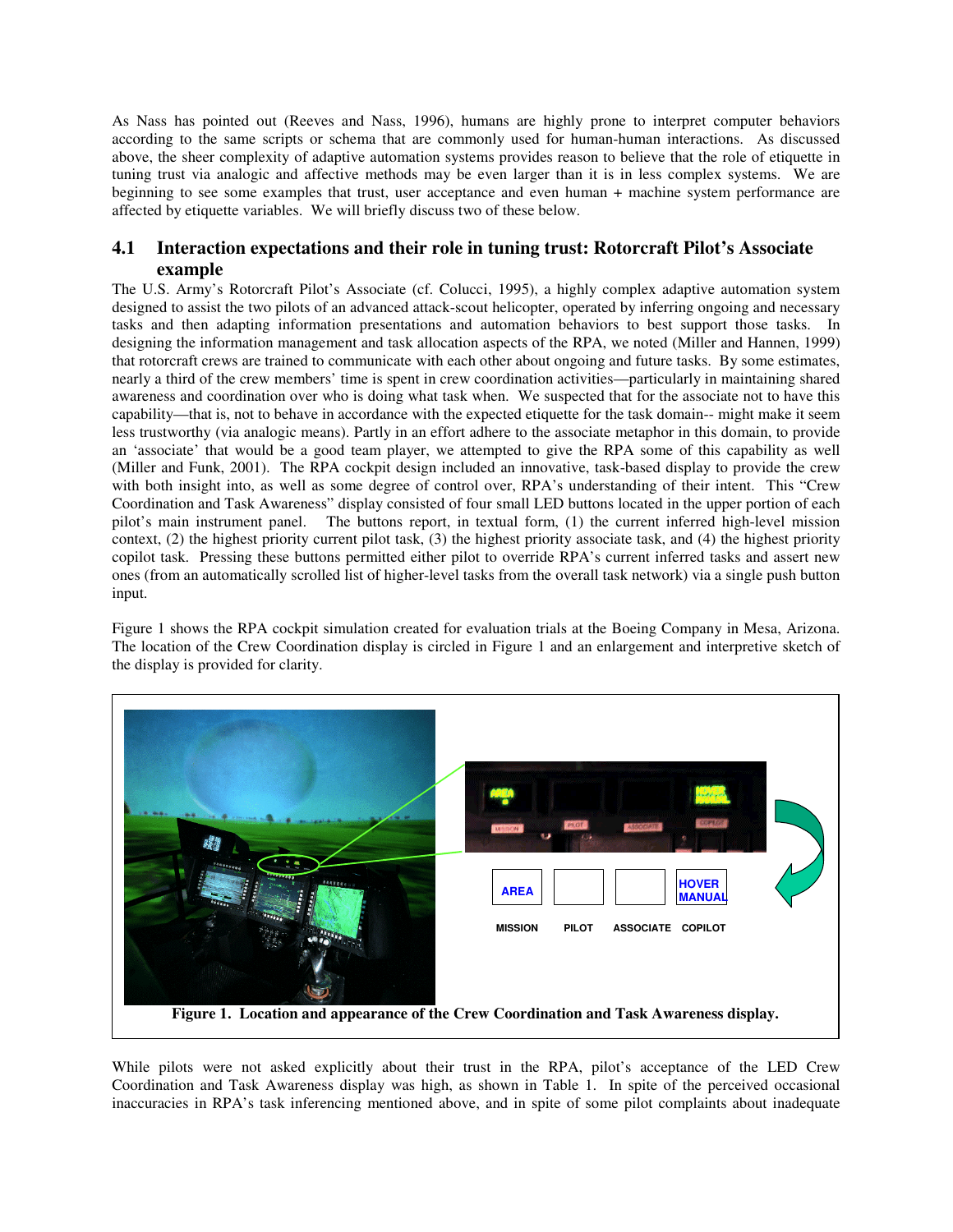training in their use, most pilots found the individual task reports of the LED buttons 'Of Considerable Use' or 'Extremely Useful'. This provides some supporting evidence that our inclusion of a capability for the crew to interact directly with the associate's assumptions about active tasks was a capability that pilots welcomed—and that may have served to improve their overall impressions of CIM's capabilities and usefulness.

| LED Button for:       | <b>Score</b> |
|-----------------------|--------------|
| <b>Mission Task</b>   | 44           |
| Pilot Task            | 4.3          |
| Copilot Task          | 4.3          |
| <b>Associate Task</b> |              |

**Table 1. Perceived usefulness of the LED Task Awareness Display (where 4.0='Of Considerable Use' and 5.0='Extremely Useful'.** 

The subjective pilot response data obtained from a series of full mission simulation trials (cf. Miller, 1999; Miller and Funk, 2001) suggest that the RPA system we designed and implemented generally met pilot expectations, contributed to perceived pilot effectiveness, reduced workload and gained pilot acceptance. Pilot's clearly felt that RPA provided benefit. Perfection in aiding and tracking pilot intent was not a prerequisite to the levels of acceptance we gained. To say what aspects of RPA design were ultimately responsible for these levels of acceptance is somewhat difficult, but we suspect that two attributes played a significant role. First, RPA was designed to provide high degrees of predictability, even at the cost of flexibility in managing displays in some instances. In some ways, RPA was behaving like a new member of the crew—trying to avoid doing unexpected things and making mistakes until it gained some acceptance. Second, the addition of an effective Crew Coordination and Task Awareness display may have contributed to pilots' willingness to tolerate these occasional 'mistakes' on RPA's part. Again, from the crew's perspective, RPA was adhering to expected crew etiquette and behaving like an acceptable junior member of the crew. Instead of jumping ahead and taking an action when it thought it knew what was going on, RPA generally reported what it thought was happening, followed the pilots' lead, and gave the crew a chance to correct it before it made major mistakes.

## **4.2 Experimental manipulation of etiquette behaviors: Trust, usage and performance impacts**

While the RPA example cited above was for a realistic system tested in a full mission simulation, the results of adapting an interface to support analogic trust tuning are not conclusive. In this section, we summarize the results of a laboratory experiment (Parasuraman and Miller, 2004) in which etiquette variables were directly manipulated and the resulting impact on trust, automation usage decisions and performance we observed. We were interested in whether "good" (i.e., pleasing) etiquette would compensate for poor automation reliability and result in increased usage decisions and whether "poor" (i.e., displeasing) etiquette would wipe out the benefits of good automation reliability.

From the vast range of human etiquette behaviors, we chose to concentrate on a single dimension we label communication style. Communication style referred not to the specific wording of communications (which was held constant across conditions), but to the "interruptiveness" and "impatience" of delivering text messages. This was chosen as an etiquette dimension available to even fairly primitive and non-personified automation interfaces.

We tested 16 participants (both general aviation pilots and non-pilots) on a flight simulation task, the Multi-Attribute Task (MAT) Battery, which has been used extensively in prior high-criticality automation research (Parasuraman & Riley, 1997). The MAT incorporates primary flight (i.e., joystick) maneuvering, fuel management, and engine monitoring/diagnosis task. Participants always performed the first two tasks manually to simulate the busy operator of a high-criticality system. Intelligent automation support, modeled after the Engine Indicator and Crew Alerting System (EICAS) common in modern automated aircraft, was provided for the engine monitoring/diagnosis task. Automation monitored engine parameters, detecting potential engine faults, and advised participants when and what to examine to diagnose the faults. For example one advisory message was: "The Engine Pressure Ratio (EPR) is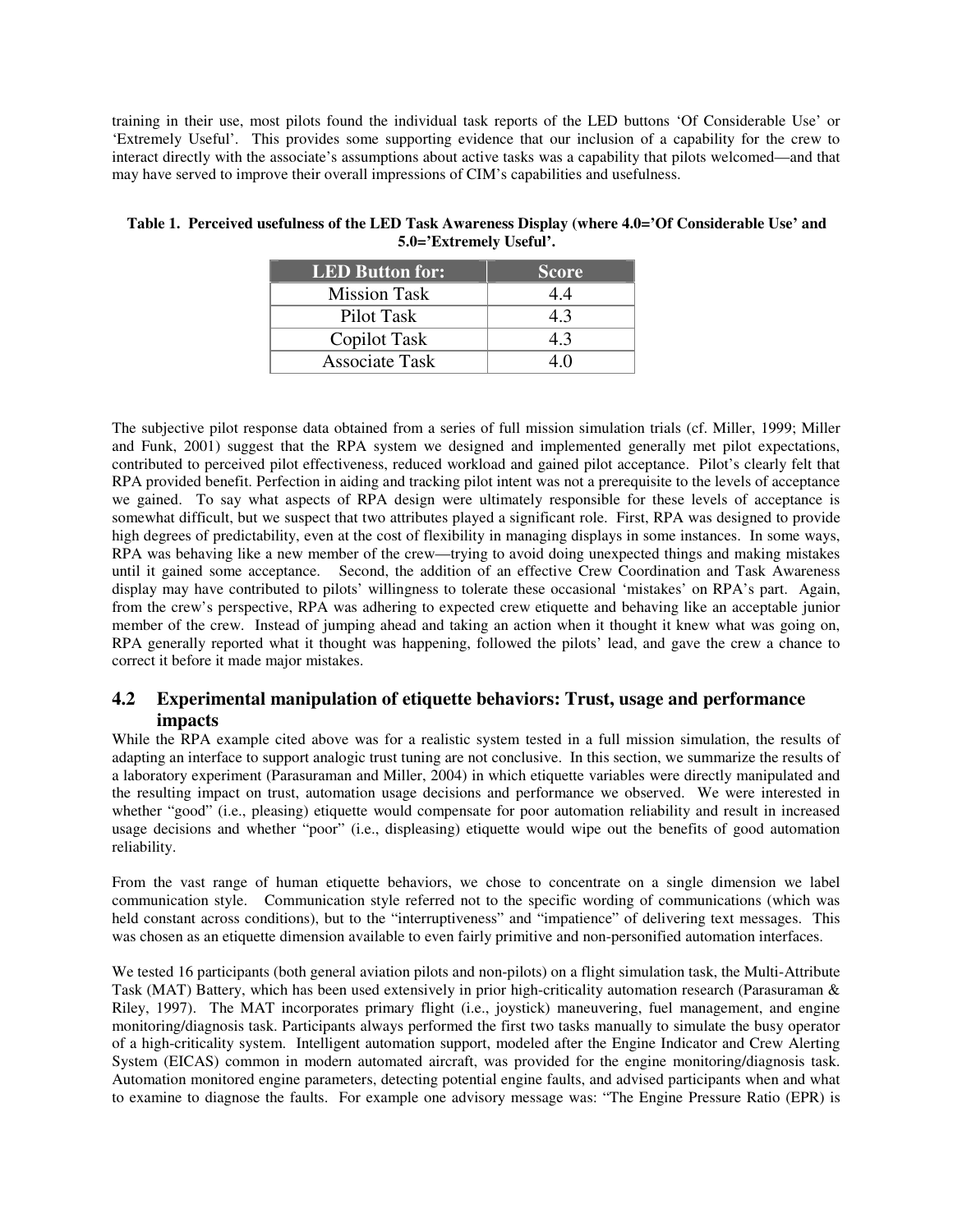approaching Yellow Zone. Please check. Also, cross-check Exhaust Gas Temperature (EGT). There is a possible flame out of Engine 1."

"Good" automation etiquette involved a communication style that was "non-interruptive" and "patient" while poor etiquette was the opposite. In the non-interruptive case, advice was provided after a 5-second warning and not at all when the operator was already doing the requested action. Non-interruptive automation was "patient" in that it would not issue a new query until the user had finished the current one. Interruptive/impatient automation, by contrast, provided advice without warning and came on when the user was already querying EICAS . Automation also "impatiently" urged the next query before the user was finished with the current one.

These good and poor communication styles were crossed with the effects of automation reliability. Two levels of reliability were chosen: low, in which automation provided correct advice 60% of the time and high (80%).

We were primarily interested in the effects of etiquette and reliability on users' performance and on their rated trust in the automation. The percentage of correct diagnoses of engine malfunctions in all four conditions are shown on the left side of Figure 2. As expected, user diagnostic performance was significantly ( $p < .01$ ) better when automation reliability was high (80%) than low (60%). Less obviously, good automation etiquette significantly ( $p <$ .05) enhanced diagnostic performance, regardless of automation reliability. Perhaps most interestingly, the effects of automation etiquette were powerful enough to overcome low reliability ( $p < .05$ ). As the dotted line on the graph on the left side of Figure 2 indicates, performance in the low reliability/good etiquette condition was almost as good as (and not significantly different from) that in the high reliability/poor etiquette condition. These findings on diagnostic performance were mirrored in the results for user trust, shown in the center of Figure 2. High reliability increased trust ratings significantly, but so did good automation etiquette—to an even greater degree. Finally, good communication etiquette seems to have had a consistent effect in reducing perceived user workload in both high and low reliability conditions—as illustrated in the graph on the right side of Figure 2.



**Figure 2. Results of etiquette manipulations in automation diagnostic recommendations presentations on correct performance (left), user trust (center) and subjective workload (right).** 

A possible objection to these findings is that any interruption might be expected to degrade user performance. Where the findings above due to the "rudeness" of this automation—which interrupted to "nag" (that is, to provide directives that users were working on, thereby effectively telling the operator's to 'hurry up')—or due to the simple interruption itself? To answer this question, Parasurman ran a control group of four participants using interruptions which were non-specific in content—for example, "Maintaining primary flight performance is important, but do not forget to check engine parameters for possible malfunction." These interruptions were varied in their intrusiveness as above—they were either preceded by a warning and not offered if the user was engaged in diagnosis (nonintrusive) or were given with no warning regardless of user activity (intrusive). Under these conditions, intrusiveness had no significant effect on correct diagnosis of engine malfunctions or user trust ratings. Thus, in contrast to the main experiment, less rude, non-specific interruptions were more easily ignored and did not adversely affect user-system performance or trust, implying that the adverse effects on trust and performance observed in the first experiment were the result of the rude "nagging" reminders to do work already being performed rather than the intrusions per se.

These results provide strong, if preliminary, evidence for the impact of automation etiquette on both user performance and trust in using an intelligent fault management system to diagnose engine malfunctions. While we did not collect any measures to indicate whether the trust (and, arguably, the performance) impacts were due to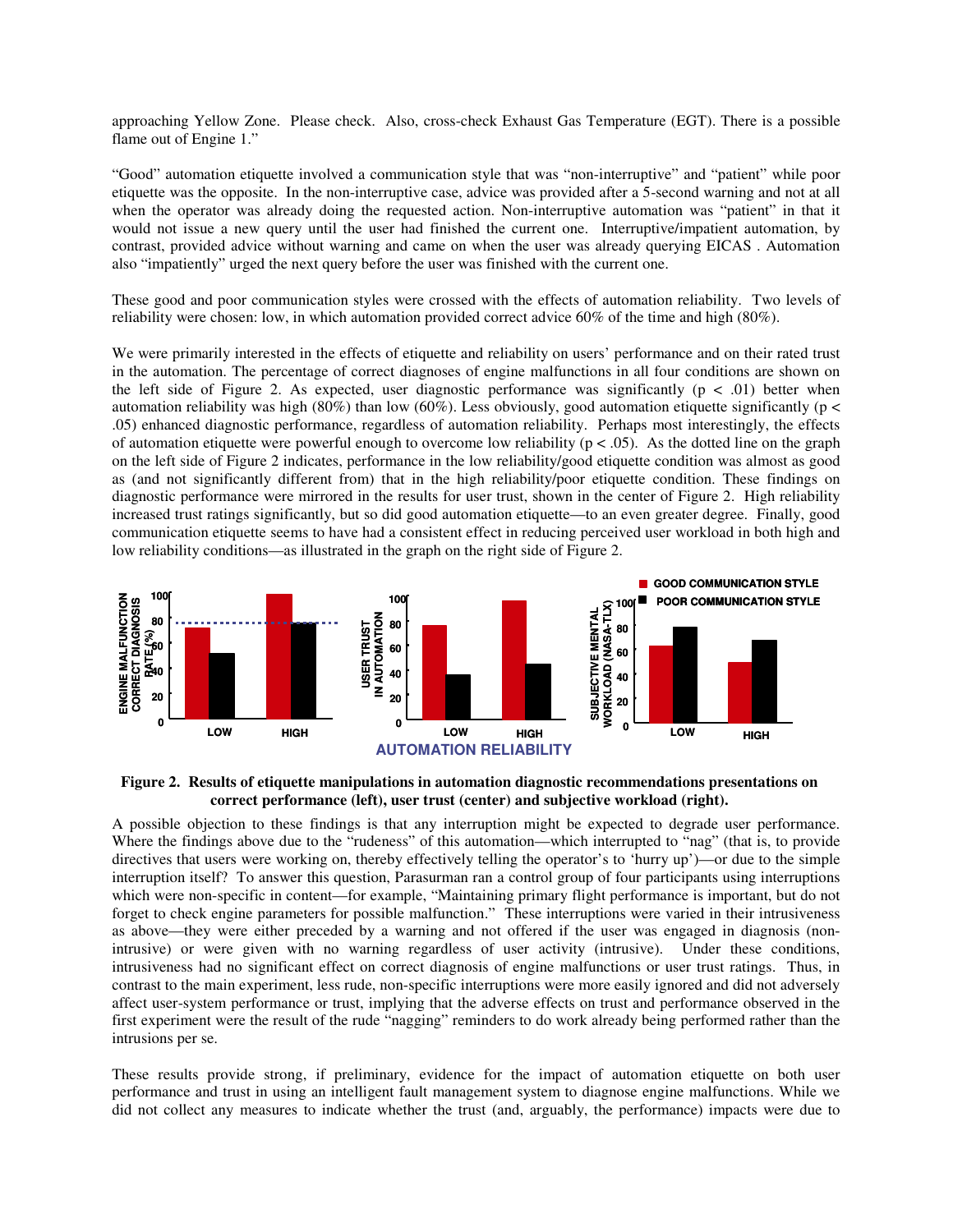analogic or affective mechanisms, it would seem that affective methods are the most likely. We can speculate that analogic cues in the instructions that were provided would, if anything, have tended to *increase* trust since messages were given in the form and using the language of existing (and, arguably, trusted) cockpit displays and vernacular. On the other hand, interruptions and "nagging" are frustrating and unpleasant and, by the simplified connections which exist at the analogic level, those who do such things are unlikely to have my best interests at heart and are, therefore, not to be trusted or heeded.

These results also clearly show that building reliable automation may not be enough for overall human + machine system efficiency: both user diagnostic performance and trust were lowered by poor automation etiquette even when the reliability of automation advice was high. Furthermore, there is some hint that good etiquette can compensate for low automation reliability since users did better with well behaving automation (good etiquette) even if the automation was unreliable. Some may find this result disturbing, since it suggests that developing robust, sensitive, and accurate algorithms for automation, a challenging task at the best of times, may not be necessary so long as the automation "puts on a nice face" for the user. This would clearly be a violation of the dictum that trust should be tuned to reflect the actual level of performance of the automation, but it might nevertheless be tempting, especially in a commercial products setting. While some "sins" might be papered over in this manner, it was clear that the *best* user performance (and the highest trust) was obtained in the high reliability condition in which the automation also communicated its advice to the user in an etiquette-friendly way. Hence, good automation that behaves well should always be the highest goal. We have shown, however, that automation trust can be tuned to some extent by the etiquette that the automation exhibits and this may prove a useful tool in crafting automation behaviors for optimal use.

## **5 Conclusions**

We have argued above that trust is not identical to user acceptance, but instead should be regarded as a process of tuning the user's attitudes toward automation (and, therefore, willingness to accept it's advice and behaviors) to comply with the actual performance of the automation. As designers of complex, high criticality systems, we must be aware of the factors that influence that trust for better and for worse. The goal is not to get users to accept our systems, but rather to get them to accept and make use of those systems when they will be helpful and to reject them when they will not.

The conceptual framework of Lee and See (2004) provides us with a taxonomy of methods for influencing trust and a model of how they interact. For complex, high criticality automation, and especially for adaptive automation which operates using augmented cognition technologies, there are many reasons to believe that analogic and affective methods of trust tuning will play a conceptually greater role than do more memory, knowledge and experience intensive analytic methods. A promising line of research and design adaptations to tune trust via affective and analogic methods is via the etiquette exhibited by the automation. We have provided two examples, one a laboratory experiment and one a high fidelity simulation of a realistic work environment, of instances in which we believe that the etiquette influenced the trust of operators of advanced automation equipment. Much future work remains to be done to refine our understanding of etiquette and its impact on trust, but this work lays the foundations.

## **6 Acknowledgements**

Work on the Rotorcraft Pilot's Associate was funded by the U.S. Army AATD, contract number DAAJ02-93-C-0008. The author would like to thank Raja Parasuraman for his work in conducting and analyzing the etiquette experiment described above, and John Lee and Katrina See for their comments on earlier drafts of this paper.

## **7 References**

Brown, P. & Levinson, S. (1987). *Politeness: Some Universals in Language Usage.* Cambridge,UK; Cambridge Univ. Press.

Cassell, J. and Bickmore, T. (2004). Negotiated Collusion: Modeling Social Language and its Relationship Effects in Intelligent Agents. *User Modeling and User-Adapted Interaction. 13*(1): 89-132

Cassell, J., Sullivan, J., Prevost, S. and Churchill, E. (2000). *Embodied Conversational Agents*. Cambridge, MA; MIT Press.